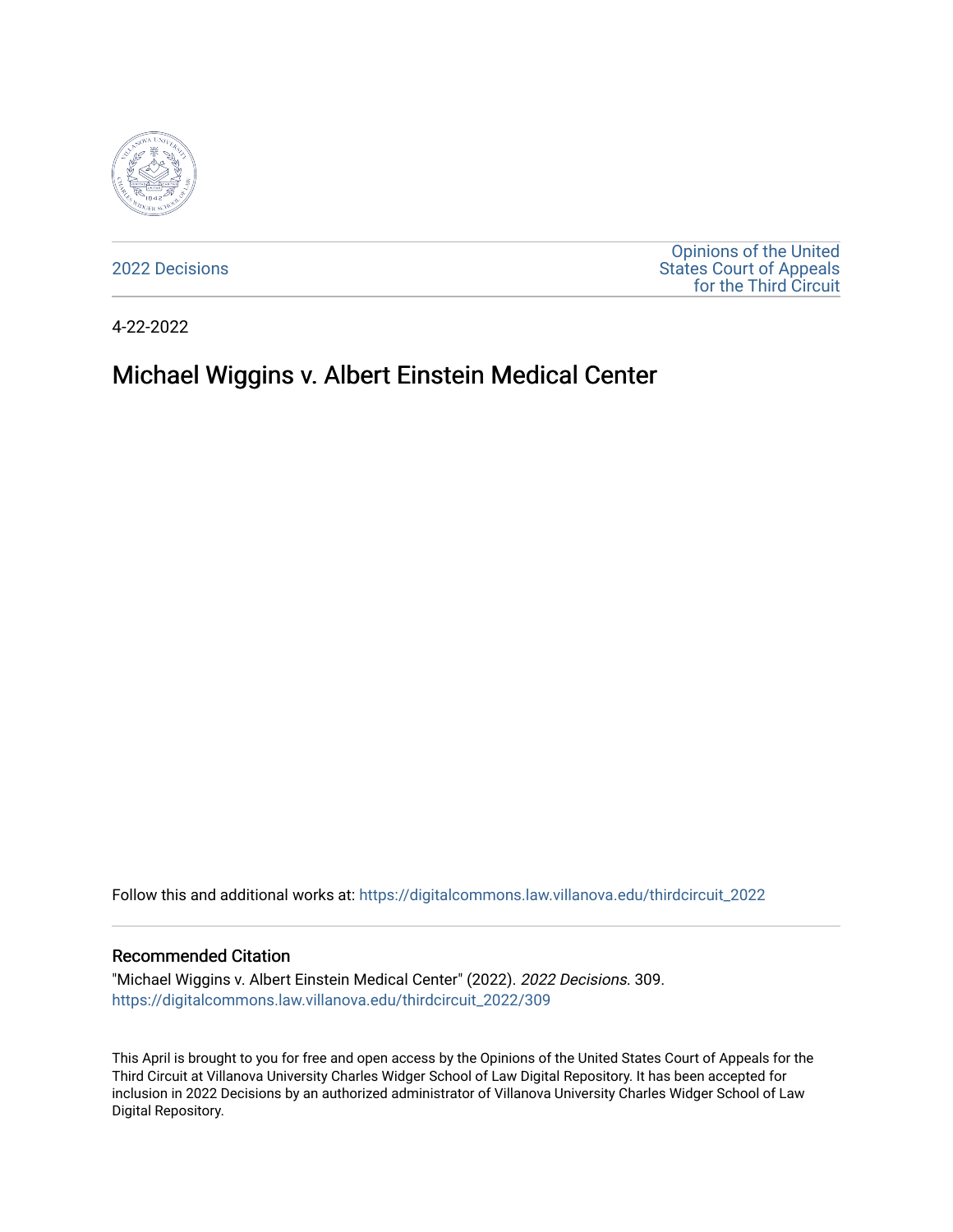#### **NOT PRECEDENTIAL**

## UNITED STATES COURT OF APPEALS FOR THE THIRD CIRCUIT

\_\_\_\_\_\_\_\_\_\_\_

No. 20-3129 \_\_\_\_\_\_\_\_\_\_

# MICHAEL WIGGINS, Appellant

v.

ALBERT EINSTEIN MEDICAL CENTER; MARK WILHELM, Director of Security; LOREN MARGOTT, Human Resources; CARLA BRYANT, Employee Relations

\_\_\_\_\_\_\_\_\_\_\_\_\_\_\_\_\_\_\_\_\_\_\_\_\_\_\_\_\_\_\_\_\_\_\_\_

On Appeal from the United States District Court for the Eastern District of Pennsylvania (D.C. Civil Action No. 2-19-cv-02656) District Judge: Honorable Mitchell S. Goldberg

\_\_\_\_\_\_\_\_\_\_\_\_\_\_\_\_\_\_\_\_\_\_\_\_\_\_\_\_\_\_\_\_\_\_\_\_

Submitted Pursuant to Third Circuit LAR 34.1(a) March 18, 2022 Before: MCKEE, SHWARTZ, and MATEY, Circuit Judges

> (Opinion filed: April 22, 2022) \_\_\_\_\_\_\_\_\_\_\_

> > OPINION\* \_\_\_\_\_\_\_\_\_\_\_

PER CURIAM

Michael Wiggins appeals from the order of the District Court dismissing his

<sup>\*</sup> This disposition is not an opinion of the full Court and pursuant to I.O.P. 5.7 does not constitute binding precedent.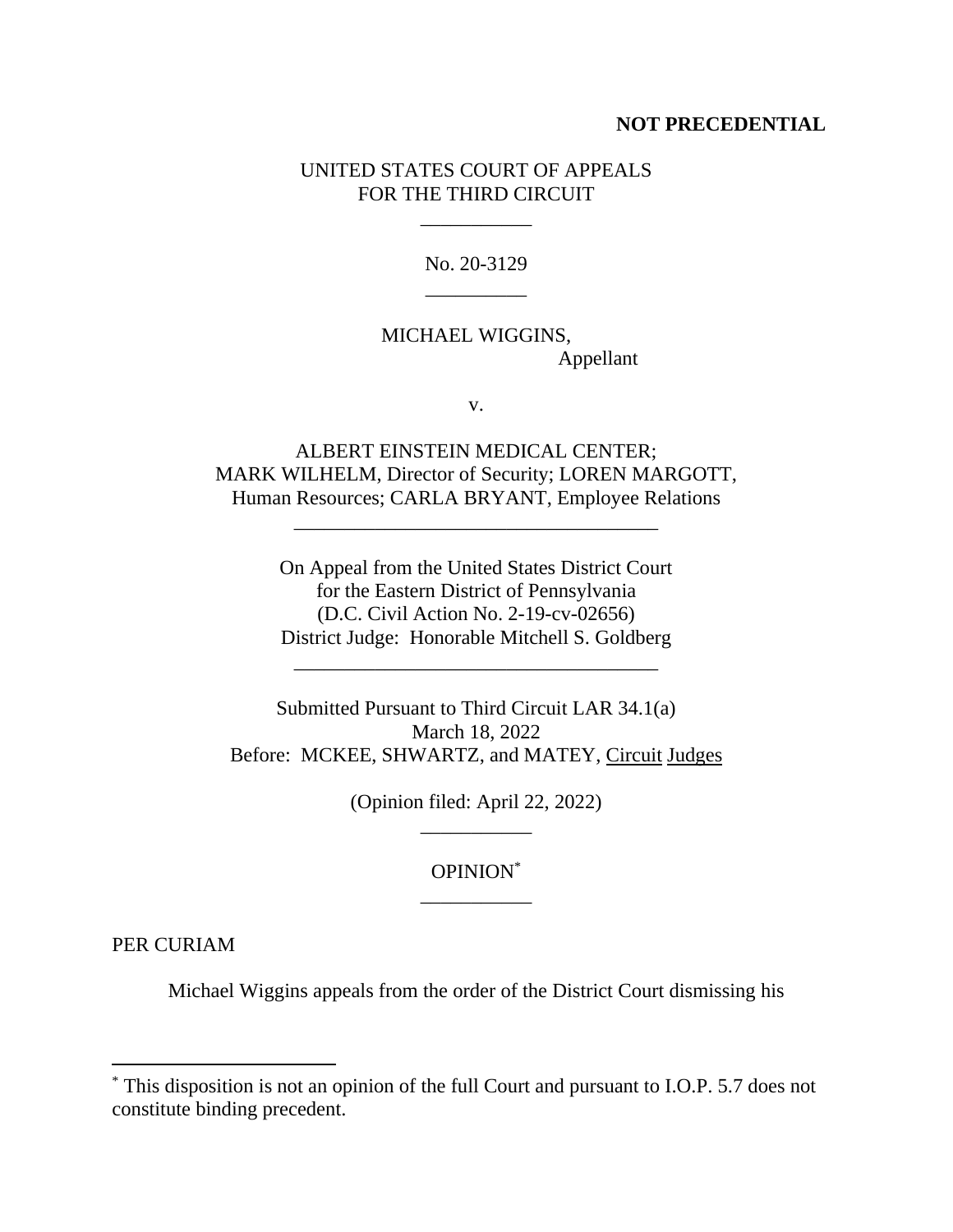amended complaint under Fed. R. Civ. P. 12(b)(6). We will affirm in part, vacate in part, and remand for further proceedings.

I.

Wiggins was employed by the Albert Einstein Medical Center as a Protective Services Officer from April 4, 2016, until his termination on March 6, 2018. Thereafter, he filed pro se a complaint and then an amended complaint against Einstein and three of its employees. Wiggins concedes that none of his claims properly lies against the employees, so we address only his claims against Einstein.

Wiggins asserted three such claims. First, he claimed that Einstein terminated him in violation of Title VII of the Civil Rights Act of 1964. Second, he claimed that his termination was wrongful under principles of promissory estoppel. Third, he claimed that his termination was in breach of an implied employment contract. Wiggins's second and third claims relied on Pennsylvania state law.

Einstein filed a motion to dismiss Wiggins's amended complaint under Rule 12(b)(6). The District Court granted that motion and dismissed his amended complaint without leave to amend. Wiggins appeals.<sup>1</sup>

### II.

<sup>&</sup>lt;sup>1</sup> We have jurisdiction under 28 U.S.C. § 1291. We review de novo the dismissal of a complaint under Rule 12(b)(6). See Schmidt v. Skolas, 770 F.3d 241, 248 (3d Cir. 2014). To survive dismissal on the merits, "the complaint must contain sufficient factual matter, accepted as true, to state a claim to relief that is plausible on its face." Eshleman v. Patrick Indus., Inc., 961 F.3d 242, 247 (3d Cir. 2020) (quotation marks omitted).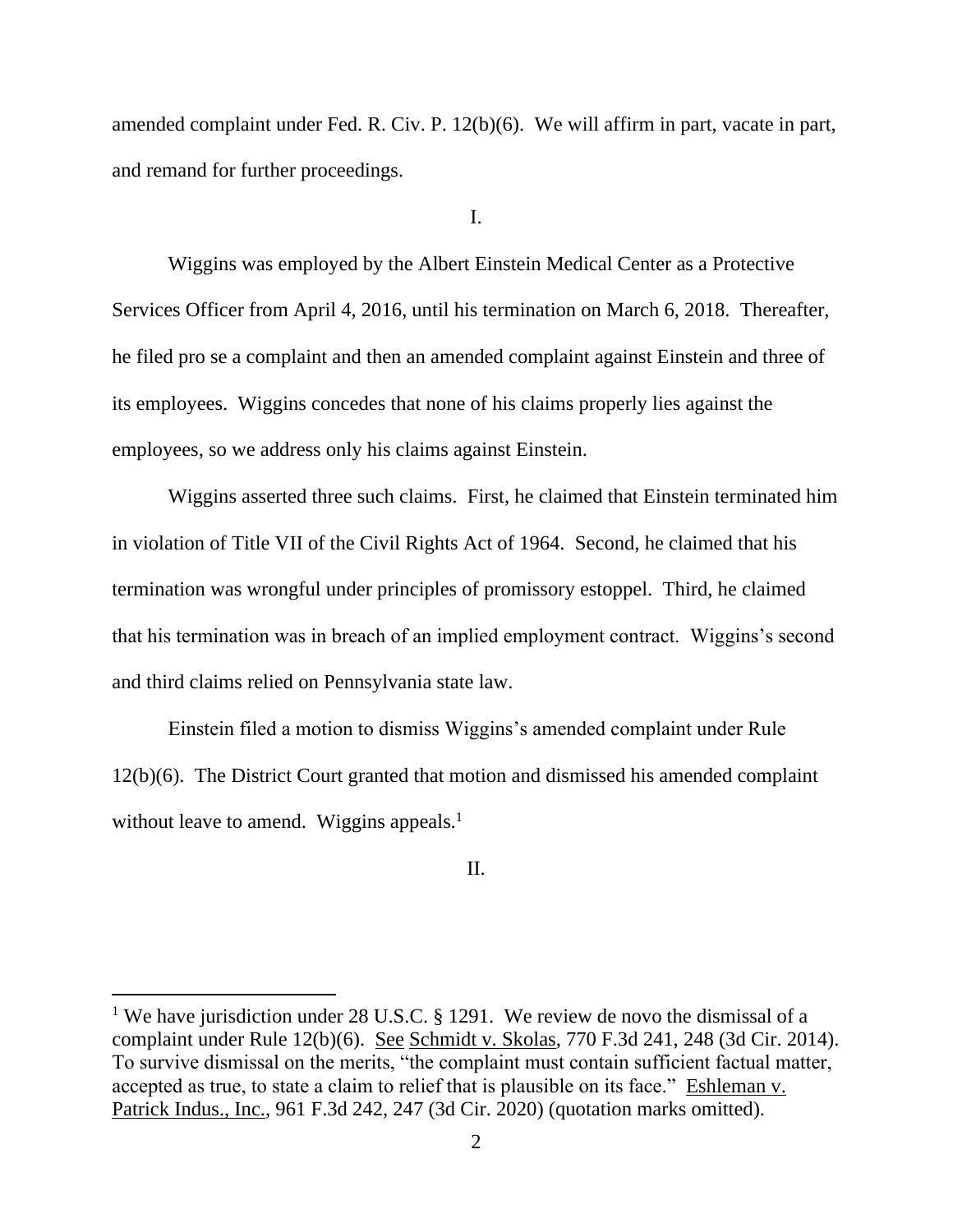On appeal, Wiggins concedes that his claim of promissory estoppel fails as a matter of law for the reasons explained by the District Court. We thus will affirm the dismissal of that claim. We also will affirm the dismissal of Wiggins's breach-ofcontract claim substantially for the reasons explained by the District Court.<sup>2</sup> But we will vacate the dismissal of Wiggins's Title VII claim and remand for further proceedings.

Wiggins alleged that Einstein violated Title VII by terminating him in retaliation for filing a formal complaint of racial discrimination with its human resources department. Einstein did not move to dismiss this claim on the merits, and the District Court did not address them. Instead, Einstein argued that Wiggins's Title VII claim is untimely because he did not file his complaint within 90 days of receiving a right-to-sue letter on this claim from the Equal Employment Opportunity Commission ("EEOC") as required by 42 U.S.C. § 2000e-5(f)(1).<sup>3</sup> The District Court agreed and dismissed this claim on that basis.

 $2$  The court dismissed this claim because it concluded that (1) Wiggins did not plausibly allege the existence of an employment contract, and (2) even if he had, he alleged only a contract to employ him for a reasonable period of time and Einstein employed him for a reasonable period of time. Wiggins has not challenged the second of these independently dispositive rulings. In any event, we agree that Wiggins did not allege anything suggesting that Einstein—in contrast to the express at-will employment language contained in the offer letters attached to Wiggins's amended complaint—undertook a contractual duty to employ him for longer than it did, if at all. See, e.g., Schoch v. First Fid. Bancorp., 912 F.2d 654, 659-60 (3d Cir. 1990) (summarizing circumstances held not to rebut Pennsylvania's strong presumption of at-will employment).

<sup>&</sup>lt;sup>3</sup> Einstein attached this letter to its motion to dismiss. Wiggins did not challenge Einstein's reliance on that letter before the District Court and has not challenged the District Court's reliance on that letter on appeal. Thus, we will assume that the court properly considered it at the Rule 12(b)(6) stage. Cf. Schmidt, 770 F.3d at 249-50.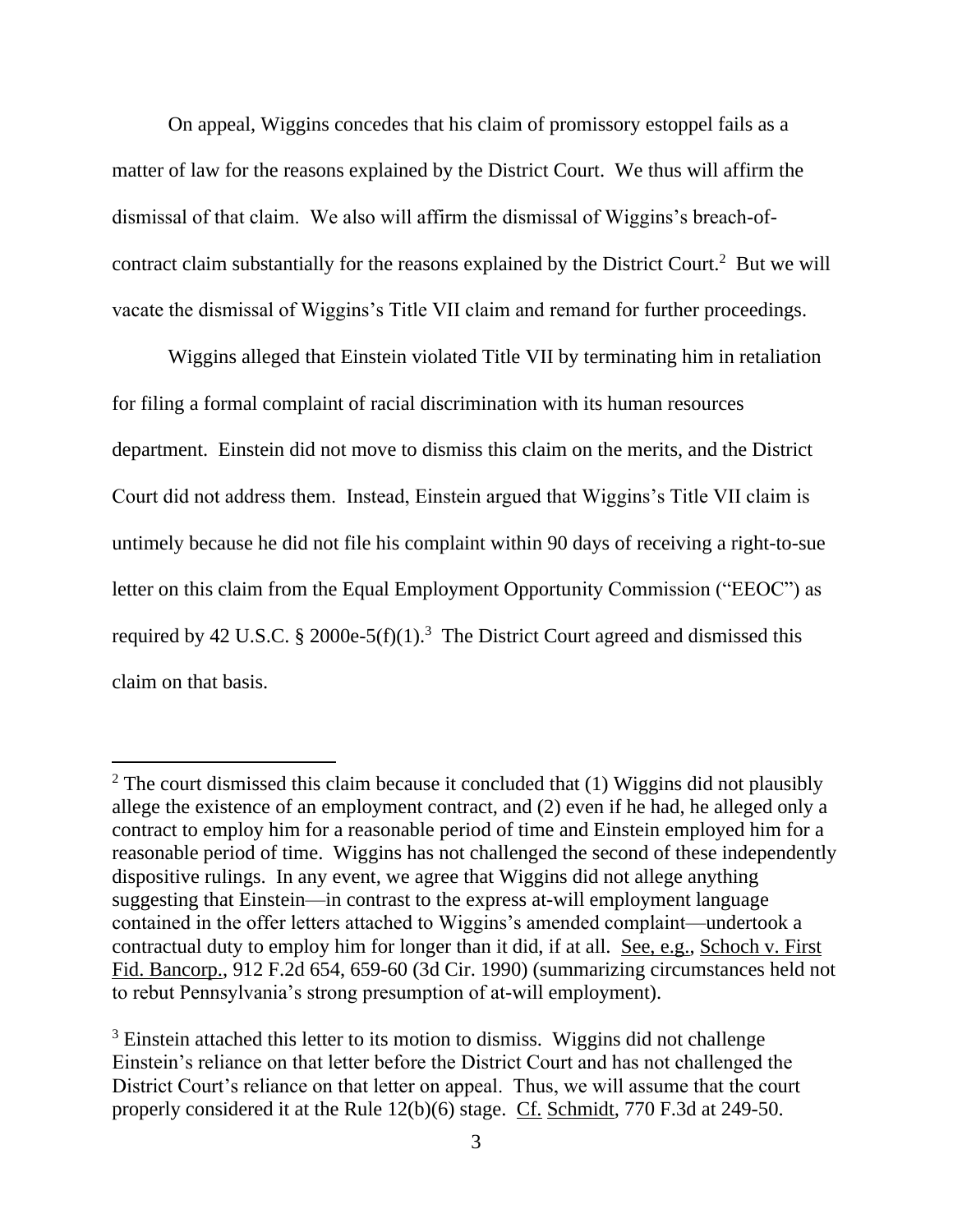That ruling was premature. The 90-day period under  $\S 2000e-5(f)(1)$  is akin to a statute of limitations and is subject to equitable tolling. See Burgh v. Borough Council of Montrose, 251 F.3d 465, 470 (3d Cir. 2001). Statutes of limitations are affirmative defenses that are not grounds for a Rule 12(b)(6) dismissal unless untimeliness is apparent on the face of the complaint. See Schmidt, 770 F.3d at 249. And "[u]nder Federal Rule of Civil Procedure 8, a complaint need not anticipate or overcome affirmative defenses; thus, a complaint does not fail to state a claim simply because it omits facts that would defeat a statute of limitations defense." Id. at 248.

Wiggins, in response to Einstein's motion, argued that his non-compliance with the 90-days deadline should be excused for equitable reasons.<sup>4</sup> In particular, he argued that he could not file suit within the 90-day period because he was out of town during that entire period, and he submitted evidence to that effect. (Wiggins also has asserted other equitable considerations on appeal.) The District Court, however, did not address whether those circumstances warranted tolling of the 90-day period. To the contrary, its order does not reflect awareness that the 90-day period can be tolled.<sup>5</sup>

<sup>&</sup>lt;sup>4</sup> Wiggins also argued that this claim was timely because he filed it within 90 days of receiving a second right-to-sue letter. The District Court rejected that argument because Wiggins's second right-to-sue letter was not related to the retaliation claim alleged in his complaint. Wiggins concedes the correctness of that ruling.

<sup>&</sup>lt;sup>5</sup> Neither Einstein nor the District Court mentioned equitable tolling. Instead, Einstein advised the court only that the 90-days deadline is "strictly construed" (ECF No. 17-1 at 4), and the court concluded without explanation that Wiggins's "absence [from town] does not relieve me of my obligation to strictly construe the 90-day limitation" (ECF No. 26 at 7). But we have specified that the 90-day period "is strictly construed" to require dismissal only "in the absence of some equitable basis for tolling[.]" Burgh, 251 F.3d at 470 (emphasis added). The court did not acknowledge the availability of equitable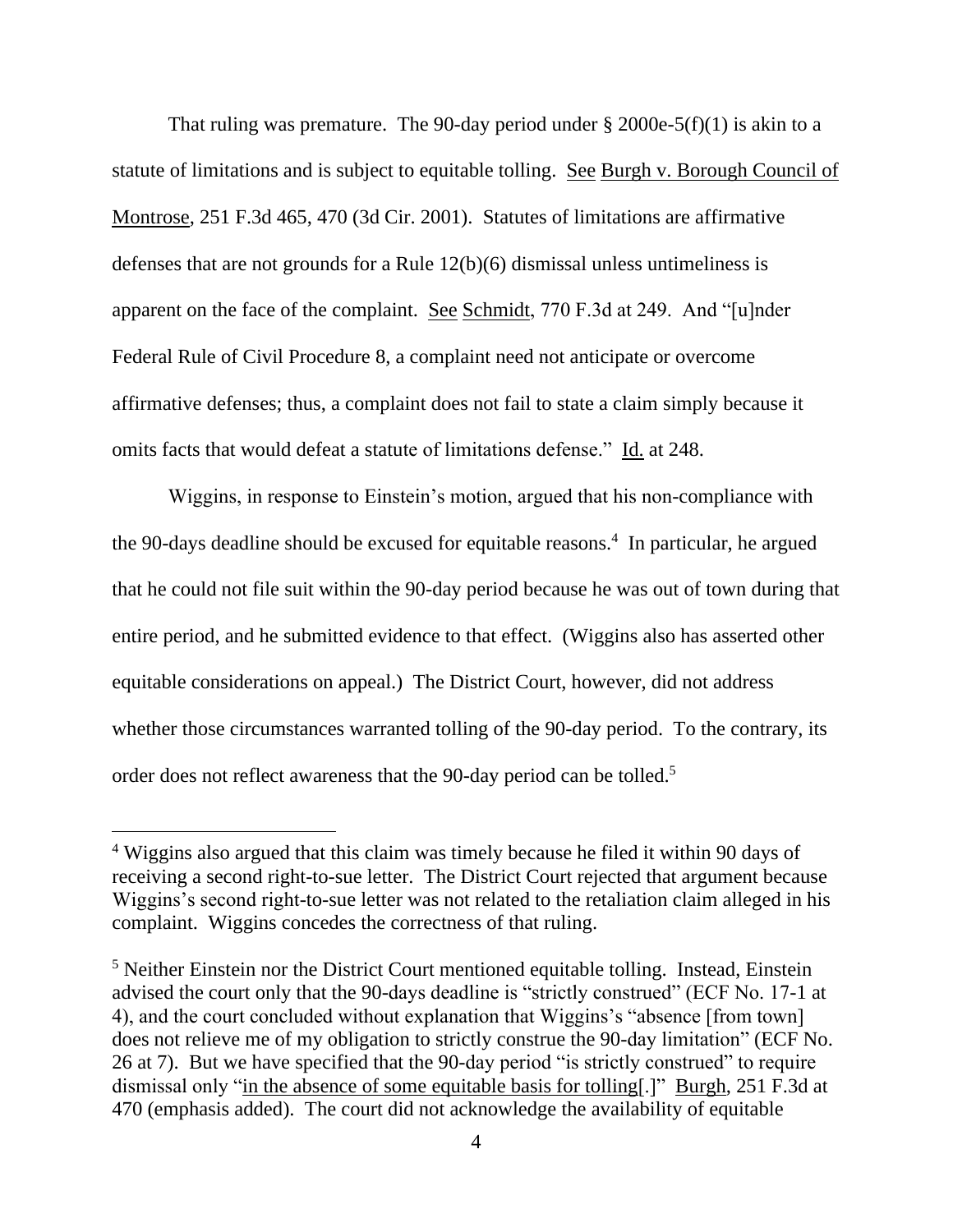Wiggins ultimately will bear the burden of showing that equitable tolling is warranted, See D.J.S.-W. ex rel. Stewart v. United States, 962 F.3d 745, 755 n.9 (3d Cir.  $2020$ ), and his arguments thus far might not be enough to carry it.<sup>6</sup> "However, while a court may entertain a motion to dismiss on statute of limitations grounds, it may not allocate the burden of invoking [equitable tolling<sup>7</sup>] in a way that is inconsistent with the rule that a plaintiff is not required to plead, in a complaint, facts sufficient to overcome an affirmative defense." Schmidt, 770 F.3d at 251 (internal citation omitted). Holding Wiggins to a burden on the equitable-tolling issue at this stage would "effectively

<sup>6</sup> Wiggins asserts, inter alia, that he was out of town (for what he variously describes as personal, family, and medical reasons) when the EEOC letter arrived at his residence and for the entire 90-period thereafter. He further asserts that this circumstance prevented him from filing suit within the 90-day period. But equitable tolling typically requires the plaintiff to show that he or she exercised due diligence in the face of some extraordinary obstacle to filing. See D.J.S.-W., 962 F.3d at 749-50. Wiggins, who knew that he had filed an EEOC charge before he left town, has not alleged any circumstances that might have prevented him from monitoring his mail or contacting the EEOC during that time. Nevertheless, it is premature to hold Wiggins to his burden on equitable tolling at this stage as discussed herein. We note that Wiggins requires some additional period of tolling because, as the District Court also noted, he filed his complaint more than 300 days after returning. Wiggins argues on appeal that this period too should be tolled because, after he returned, the EEOC erroneously advised him that he could revive the 90-day period by filing a second charge. The District Court can consider Wiggins's assertions regarding his dealings with the EEOC as may be appropriate on remand.

tolling. Wiggins did not use the words "equitable tolling" either, but his arguments were relevant to that issue and his pro se status triggered a duty to "liberally construe his pleadings" and "apply the applicable law, irrespective of whether the pro se litigant has mentioned it by name." Dluhos v. Strasberg, 321 F.3d 365, 369 (3d Cir. 2003). For the same reason, we conclude that Wiggins has properly raised the issue of equitable tolling on appeal even though he has framed his arguments in terms of "good cause" for a filing extension under Fed. R. Civ. P. 6(b)(1), which is inapposite in this context.

<sup>&</sup>lt;sup>7</sup> Schmidt addressed the discovery rule, but its discussion applies equally to the issue of equitable tolling.